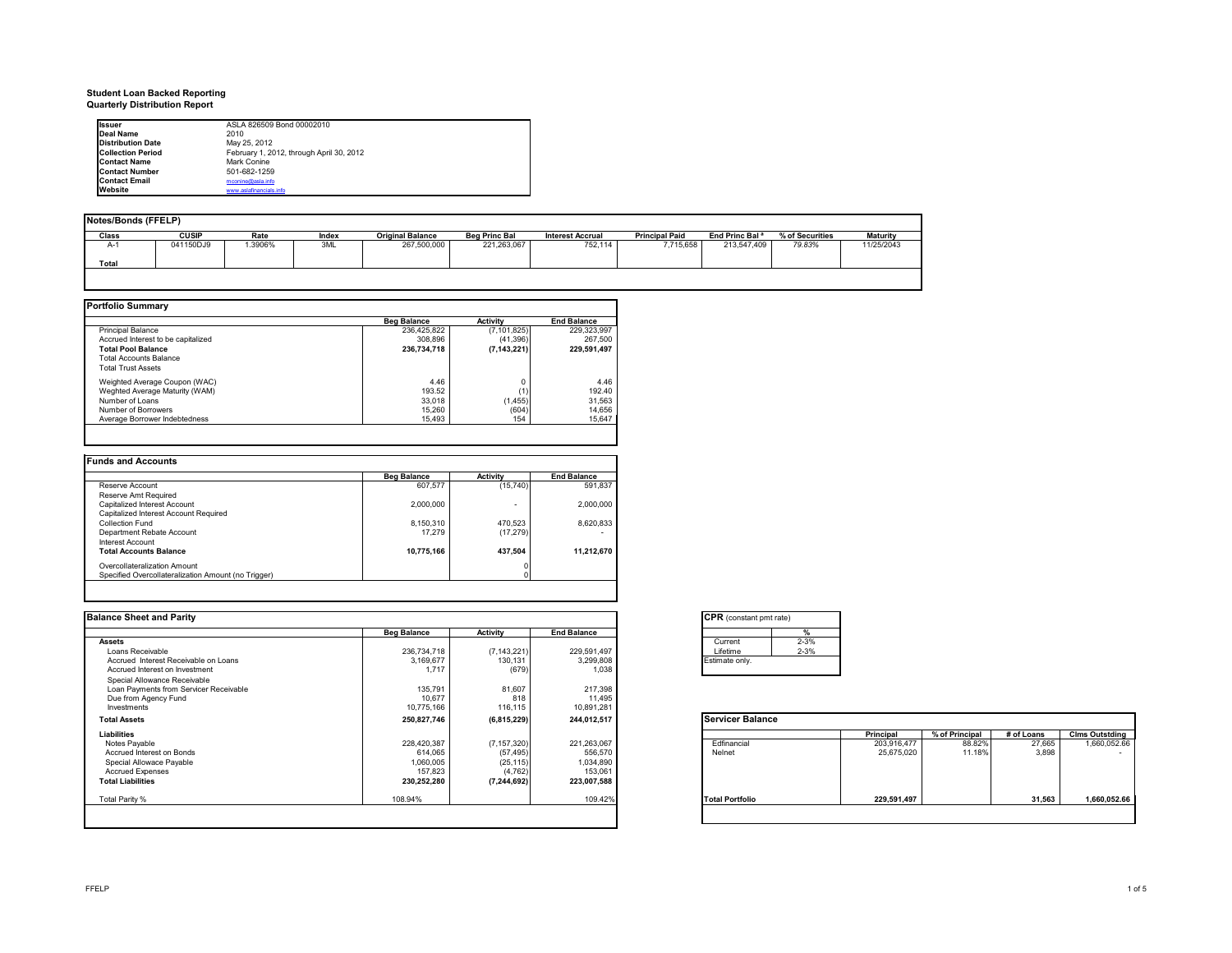# **Student Loan Backed Reporting Quarterly Distribution Report**

|                         | # of Loans |        | Principal   |             | % of Principal |         | <b>WAC</b> |        | <b>WARM</b> |        |
|-------------------------|------------|--------|-------------|-------------|----------------|---------|------------|--------|-------------|--------|
|                         | Beginning  | Endina | Beginning   | Endina      | Beainnina      | Ending  | Beginning  | Endina | Beginning   | Endina |
| In School               | 434        | 346    | 1,102,152   | 868,885     | 0.47%          | 0.43%   | 4.34       | 4.48   | 120.00      | 120.00 |
| Grace                   | 101        | 151    | 228,125     | 364,555     | 0.10%          | 0.18%   | 5.27       | 4.45   | 116.83      | 117.15 |
| Repayment               |            |        |             |             |                |         |            |        |             |        |
| Current                 | 17,455     | 17,391 | 135,758,798 | 136,886,617 | 57.35%         | 59.96%  | 4.36       | 4.38   | 193.52      | 192.22 |
| 31-60 Days Delinquent   | 1,150      | 1,210  | 8,117,034   | 8,053,514   | 3.43%          | 3.45%   | 4.77       | 4.86   | 182.97      | 178.33 |
| 61-90 Days Delinquent   | 842        | 840    | 5,129,227   | 5,353,885   | 2.17%          | 2.10%   | 4.60       | 4.53   | 183.81      | 169.73 |
| 91-120 Days Delingent   | 641        | 451    | 3,664,094   | 3,136,719   | 1.55%          | 1.31%   | 4.59       | 4.59   | 164.28      | 204.86 |
| 121-180 Days Delinguent | 801        | 622    | 4,854,204   | 3,375,080   | 2.05%          | 1.28%   | 4.70       | 4.79   | 167.33      | 172.30 |
| 181-270 Days Delinguent | 739        | 769    | 4,219,751   | 4,687,155   | 1.78%          | 1.88%   | 4.54       | 4.39   | 161.23      | 159.23 |
| 271+ Davs Delinquent    | 485        | 339    | 2,288,552   | 1,796,113   | 0.97%          | 0.65%   | 4.47       | 4.79   | 132.65      | 152.54 |
| <b>Total Repayment</b>  | 22,113     | 21,622 | 164,031,660 | 163,289,084 | 69.29%         | 70.63%  | 4.40       | 4.43   | 190.00      | 189.50 |
| Forbearance             | 3,943      | 3,482  | 34,079,668  | 29,777,998  | 14.40%         | 13.26%  | 4.82       | 4.77   | 216.05      | 214.33 |
| Deferment               | 5,853      | 5,457  | 35,065,735  | 33,318,791  | 14.81%         | 14.72%  | 4.34       | 4.37   | 193.16      | 192.71 |
| Claims in Progress      | 490        | 432    | 2,025,287   | 1,793,093   | 0.86%          | 0.70%   | 4.72       | 4.57   | 149.14      | 141.75 |
| Claims Denied           | 84         | 73     | 202,092     | 179,091     | 0.09%          | 0.09%   | 4.44       | 4.44   | 71.90       | 67.73  |
| <b>Total Portfolio</b>  | 33,018     | 31,563 | 236,734,718 | 229,591,497 | 100.00%        | 100.00% | 4.46       | 4.46   | 193.52      | 192.40 |

| <b>Delinquency Status</b>           |            |        |             |             |           |                |            |        |           |             |
|-------------------------------------|------------|--------|-------------|-------------|-----------|----------------|------------|--------|-----------|-------------|
|                                     | # of Loans |        | Principal   |             |           | % of Principal | <b>WAC</b> |        |           | <b>WARM</b> |
|                                     | Beainnina  | Endina | Beainnina   | Endina      | Beainnina | Endina         | Beginning  | Endina | Beginning | Endina      |
| Current                             | 17,455     | 17,391 | 135,758,798 | 136,886,617 | 82.76%    | 83.83%         | 4.36       | 4.38   | 193.52    | 192.22      |
| 31-60 Days Delinquent               | 1,150      | 1,210  | 8,117,034   | 8,053,514   | 4.95%     | 4.93%          | 4.77       | 4.86   | 182.97    | 178.33      |
| 61-90 Days Delinquent               | 842        | 840    | 5,129,227   | 5,353,885   | 3.13%     | 3.28%          | 4.60       | 4.53   | 183.81    | 169.73      |
| 91-120 Days Delingent               | 641        | 451    | 3,664,094   | 3,136,719   | 2.23%     | 1.92%          | 4.59       | 4.59   | 164.28    | 204.86      |
| 121-180 Days Delinquent             | 801        | 622    | 4,854,204   | 3,375,080   | 2.96%     | 2.07%          | 4.70       | 4.79   | 167.33    | 172.30      |
| 181-270 Days Delinquent             | 739        | 769    | 4,219,751   | 4,687,155   | 2.57%     | 2.87%          | 4.54       | 4.39   | 161.23    | 159.23      |
| 271+ Days Delinquent                | 485        | 339    | 2,288,552   | 1,796,113   | 1.40%     | 1.10%          | 4.47       | 4.79   | 132.65    | 152.54      |
| <b>Total Portfolio in Repayment</b> | 22,113     | 21.622 | 164,031,659 | 163,289,084 | 100.00%   | 100.00%        | 4.40       | 4.43   | 190.00    | 189.50      |
| (a) Footnotes                       |            |        |             |             |           |                |            |        |           |             |
| (b) Footnotes                       |            |        |             |             |           |                |            |        |           |             |

| Portfolio by Loan Type           |                  |        |             |             |                  |         |                  |        |                  |        |
|----------------------------------|------------------|--------|-------------|-------------|------------------|---------|------------------|--------|------------------|--------|
|                                  | # of Loans       |        | Principal   |             | % of Principal   |         | <b>WAC</b>       |        | <b>WARM</b>      |        |
|                                  | <b>Beainning</b> | Endina | Beainnina   | Endina      | <b>Beginning</b> | Endina  | <b>Beainning</b> | Endina | <b>Beainning</b> | Endina |
| Subsidized Consolidation Loans   | 6,570            | 6,587  | 89.882.404  | 87,889,951  | 37.97%           | 38.28%  | 4.78             | 4.78   | 204.48           | 201.73 |
| Unsubsidized Consolidation Loans | 6,245            | 6.094  | 94.954.117  | 92.972.209  | 40.11%           | 40.49%  | 4.78             | 4.77   | 226.66           | 224.63 |
| Subsidized Stafford Loans        | 13,050           | 12,168 | 28,750,751  | 26,963,224  | 12.14%           | 11.74%  | 3.01             | 3.01   | 109.63           | 109.83 |
| Unsubsidized Stafford Loans      | 6,540            | 6.157  | 20,806,528  | 19.618.035  | 8.79%            | 8.54%   | 3.29             | 3.31   | 119.37           | 120.35 |
| PLUS/GradPLUS Loans              | 549              | 505    | 2,136,652   | 1,952,041   | 0.90%            | 0.85%   | 7.04             | 7.14   | 84.12            | 83.55  |
| SLS Loans                        | 64               |        | 204.267     | 196,038     | 0.09%            | 0.09%   | 3.36             | 3.36   | 71.39            | 69.44  |
| <b>Total Portfolio</b>           | 33,018           | 31.563 | 236.734.718 | 229.591.497 | 100.00%          | 100.00% | 4.46             | 4.46   | 193.52           | 192.40 |
| (a) Footnotes                    |                  |        |             |             |                  |         |                  |        |                  |        |

*(b) Footnotes*

| Portfolio by Program Type                  |            |        |                  |             |                |        |            |        |             |        |
|--------------------------------------------|------------|--------|------------------|-------------|----------------|--------|------------|--------|-------------|--------|
|                                            | # of Loans |        | Principal        |             | % of Principal |        | <b>WAC</b> |        | <b>WARM</b> |        |
|                                            | Beainnina  | Endina | <b>Beginning</b> | Endina      | Beainnina      | Endina | Beainnina  | Endina | Beainnina   | Ending |
| Graduate / 4-Year Loans                    | 26,867     | 23,606 | 199,572,503      | 187,551,821 | 84.30%         | 81.69% | 4.43       | 4.44   | 197.66      | 196.38 |
| 2-Year Loans                               | 4,318      | 3,928  | 19,985,847       | 18,568,371  | 8.44%          | 8.09%  | 4.67       | 4.70   | 142.47      | 141.91 |
| Proprietary / Technical / Vocational Loans | 803        | 426    | 3,698,626        | 1.757.242   | 1.56%          | 0.77%  | 5.00       | 4.99   | 149.99      | 152.11 |
| Unknown (Consolidation) Loans              | 1,027      | 3,600  | 13,475,640       | 21,712,496  | 5.69%          | 9.46%  | 5.12       | 5.11   | 190.34      | 190.70 |
| Other Loans                                |            |        | 2,101            | 1.567       | 0.00%          | 0.00%  | 1.88       | 2.20   | 31.11       | 31.37  |
| <b>Total Portfolio</b>                     | 33,018     | 31.563 | 236.734.718      | 229.591.497 | 100.00%        |        | 4.46       | 4.46   | 193.52      | 192.40 |
| (a) Footnotes                              |            |        |                  |             |                |        |            |        |             |        |
| (b) Footnotes                              |            |        |                  |             |                |        |            |        |             |        |

|                        | <b>Principal</b> |             | % of Principal |         |
|------------------------|------------------|-------------|----------------|---------|
|                        | Beainnina        | Endina      | Beainnina      | Endina  |
| Fixed Loans            | 201.924.129      | 196.734.647 | 85.30%         | 85.69%  |
| Variable Loans         | 34.810.589       | 32.856.851  | 14.71%         | 14.31%  |
| T-Bill Loans           | 34.648.064       | 32,716,891  | 14.64%         | 14.25%  |
| CMT Loans              | 162.525          | 139,960     | 0.07%          | 0.06%   |
| <b>Total Portfolio</b> | 236,734,718      | 229,591,497 | 100.00%        | 100.00% |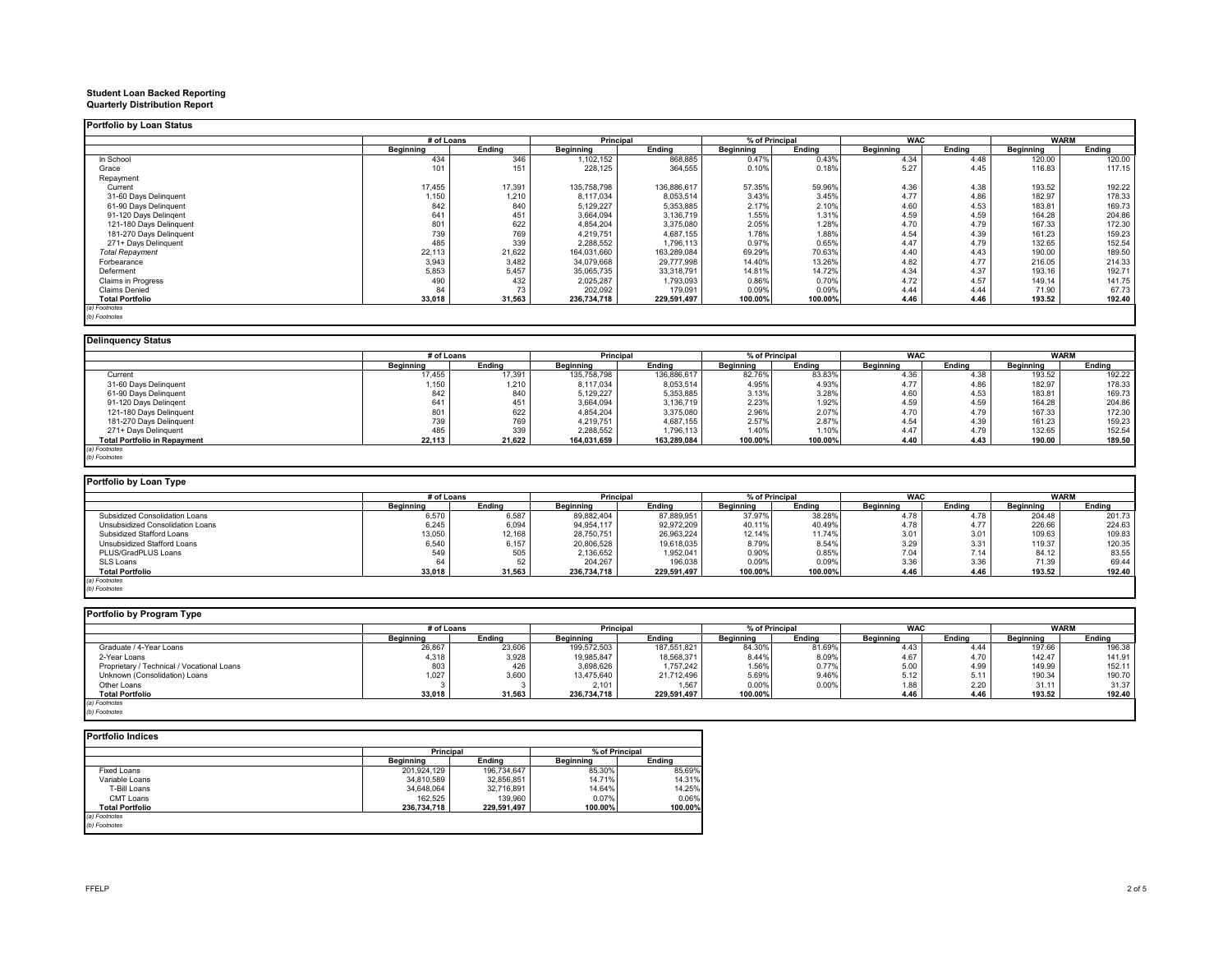**Distribution Date** May 25, 2012 **Collection Period** February 1, 2012, through April 30, 2012

## **Collection Activity**

| <b>Collection Account</b>                                                      | as of 4/30/2012 |
|--------------------------------------------------------------------------------|-----------------|
| Beginning Balance - February 1, 2012                                           | 8,150,310       |
| <b>Collection Amount Received</b>                                              | 6,438,089       |
| Reserve Account                                                                |                 |
| Excess of Required Reserve Account                                             |                 |
| Interest on Investment Earnings                                                | 4,736           |
| Capitalized Interest Account (after a stepdown or release date)                |                 |
| <b>Acquisition Account</b>                                                     |                 |
| Payments from Guarantor                                                        | 3,492,023       |
| Prior Quarter's Allocations or Adjustments                                     |                 |
| Prepayments                                                                    |                 |
| Special Allowance Payments to Department of Education                          |                 |
| <b>Consolidation Rebate Fees</b>                                               | (487, 539)      |
| Investment Income                                                              |                 |
| Principal payments, interest payments, administration fees, and servicing fees | (8,461,406)     |
| Transfer to Department Rebate Fund                                             | (515, 380)      |
| <b>Total Available Funds</b>                                                   | 8,620,833       |
|                                                                                |                 |

| <b>Fees Due for Current Period</b> | as of 4/30/2012 |
|------------------------------------|-----------------|
| Indenture Trustee Fees             |                 |
| <b>Servicing Fees</b>              | 133,928         |
| <b>Administration Fees</b>         | 19,133          |
| Late Fees                          |                 |
| <b>Other Fees</b>                  |                 |
| <b>Total Fees</b>                  | 153,061         |
|                                    |                 |

| <b>Cumulative Default Rate</b>                                    | as of 4/30/2012 |
|-------------------------------------------------------------------|-----------------|
|                                                                   |                 |
| <b>Current Period's Defaults</b>                                  | 2,167,845.95    |
| <b>Cumulative Defaults</b>                                        | 17,783,395.73   |
| Loans for which claims have been filed as of applicable month end | 2,401,553.55    |
| <b>Cumulative Default Rate</b>                                    | 7.22%           |
| Cumulative Recoveries (including reimbursements and collections)  |                 |
| Payments from Guarantor                                           | 12,814,346.95   |
| <b>Borrower Recoveries</b>                                        | n/a             |
| <b>Recovery Rate</b>                                              | 72.06%          |
| <b>Cumulative Net Loss</b>                                        | 4,969,048.78    |
| <b>Cumulative Net Loss</b>                                        | 2.02%           |
|                                                                   |                 |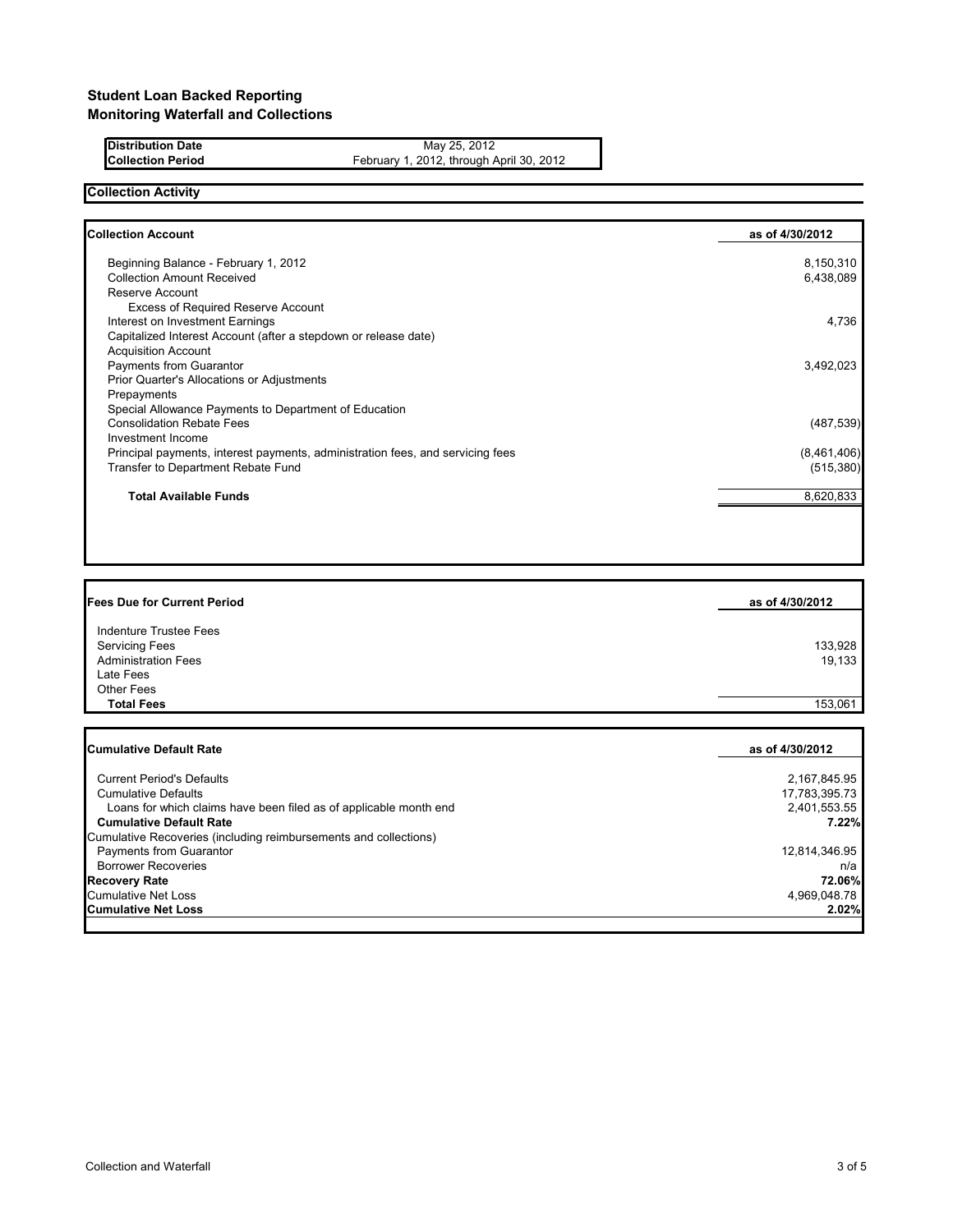### **Student Loan Backed Reporting Monitoring Waterfall and Collections**

### **Waterfall Activity**

| <b>Waterfall for Distribution</b>                                                         | <b>Amount Due</b> | <b>Amount Remaining</b> |
|-------------------------------------------------------------------------------------------|-------------------|-------------------------|
| <b>Total Available Funds</b>                                                              |                   | 8,620,833               |
| <b>First:</b> Payments required under any applicable Joint Sharing Agreement              |                   |                         |
| <b>Second: Trustee Fees</b>                                                               |                   |                         |
| <b>Third:</b> Servicing Fees and Backup Servicing Fees                                    | 133,928           | 8,486,905               |
| <b>Fourth: Administration Fees</b>                                                        | 19,133            | 8,467,772               |
| <b>Fifth: Noteholder Interest</b>                                                         | 752,114           | 7,715,658               |
| Sixth: Reinstate the balance of the Reserve Fund up to the Specified Reserve Fund Balance |                   |                         |
| Seventh: Noteholder Principal, until paid in full                                         | 7,715,658         | (0)                     |
|                                                                                           |                   |                         |

#### **Principal and Interest Distributions** Class A-2

Quarterly Interest Due Quarterly Interest Paid Interest Shortfall

Interest Carryover Due Interest Carryover Paid Interest Carryover

Quarterly Principal Distribution Amount Quarterly Principal Paid Shortfall

**Total Distribution Amount**